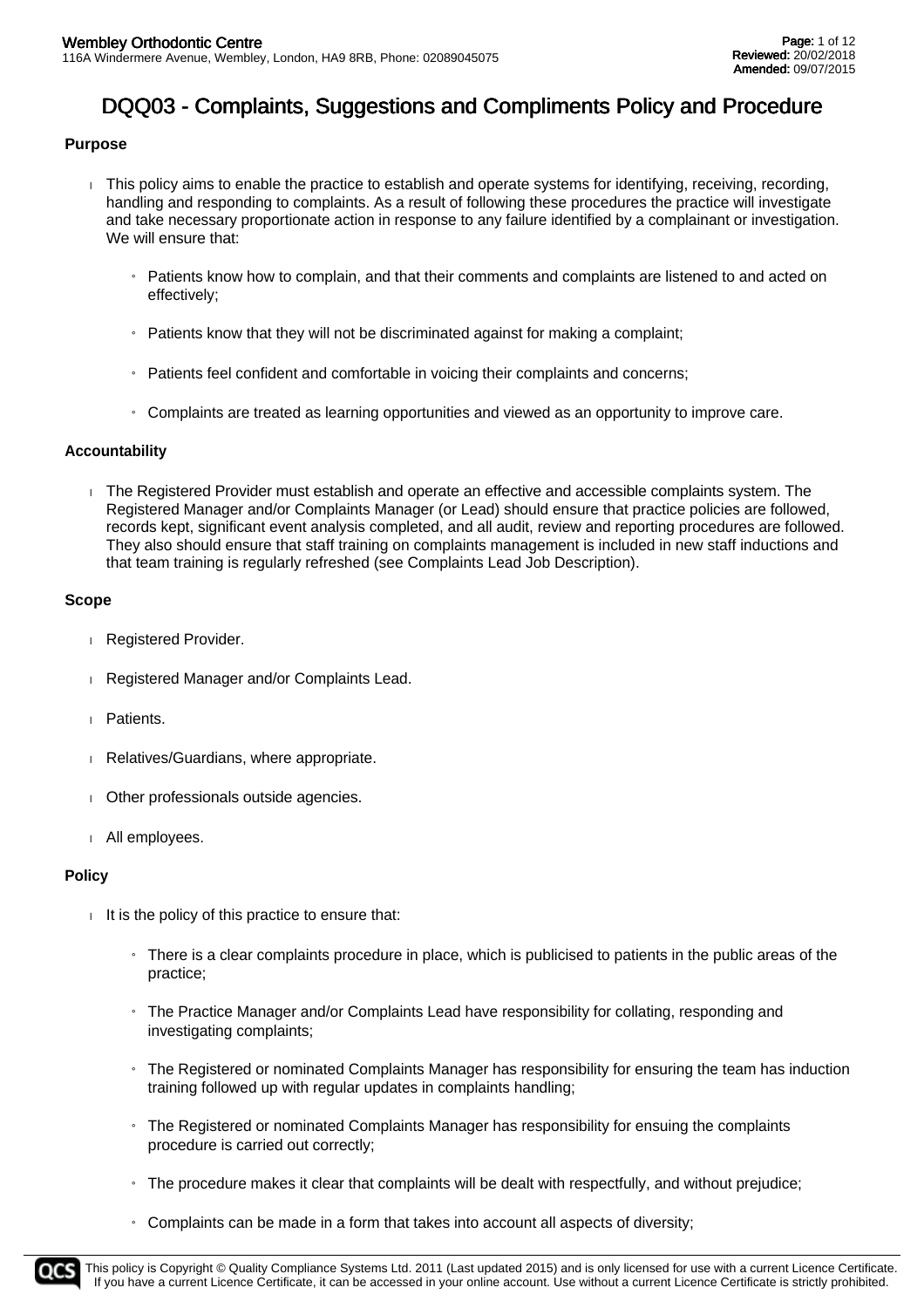- » Patients are kept informed of the timescale and at each stage of the handling of a complaint;
- $\frac{1}{1}$  The procedure makes it clear what they should do if they are not happy with the result of a complaint. Contact details for the relevant commissioning body such as NHS England or a local CCG and PALS service should be on display;
- » Complaints raised by third parties, or family members, raise consent and confidentiality issues. In these cases, written authority is normally required from the Patient to include others in the sharing of information. If the Patient lacks capacity, an independent representative should be involved;
- » If it becomes clear that litigation, or the intent, has started then the complaints procedure may be terminated;
- » The Practice will cooperate with any further investigation by the relevant commissioning body or any involvement by a recognised organisation such as PALS;
- » When treatment is made under referral, or treatment is transferred to another provider, Patients are made aware of the complaints system worked by all providers as far as possible.
- $\mu$  Consent and confidentiality must not be compromised during the complaints process unless there are professional or statutory obligations that make this necessary, such as safeguarding.

#### **Procedures**

 $\overline{\phantom{a}}$  To meet these policy requirements the practice will observe the following procedures:

#### **Identifying and Receiving Complaints**

- **Patients may raise concerns to any member of staff, verbally or in writing.**
- They will be directed to the Practice Manager or Complaints Lead to hear them, or to address a written concern.
- $\Box$  In all cases an acknowledgement will be raised in writing and provided to the complainant within three working days, together with a copy of the Complaints Procedure if this has not been obtained before.
- The reply will give an estimate of the time required to investigate the complaint and reply again, which would normally be within ten working days and no later than twenty days.
- A written response, including the result of investigation, will be issued to the Patient at that time. If this is not possible, the Patient will be informed in writing why, and a new time frame issued.
- **Written documentation is retained.**
- Patients are informed of the address of the relevant commissioning body, PALS, Health Ombudsman and the GDC should they wish further information or address.
- All complaints are recorded on a complaints record sheet. Regular review of complaints records will assist the Management team in identifying any trends.
- All complaints will be acknowledged in writing within 3 working days.
- Complainants will be replied to within 10 working days of the complaint arising or we will give an estimate of the time required to investigate the complaint and the complainant will be given the opportunity to agree an alternative timescale if needed.
- The response will substantiate or not substantiate all points made and give a detailed outcome response with all actions to be taken to resolve issues that have been raised.

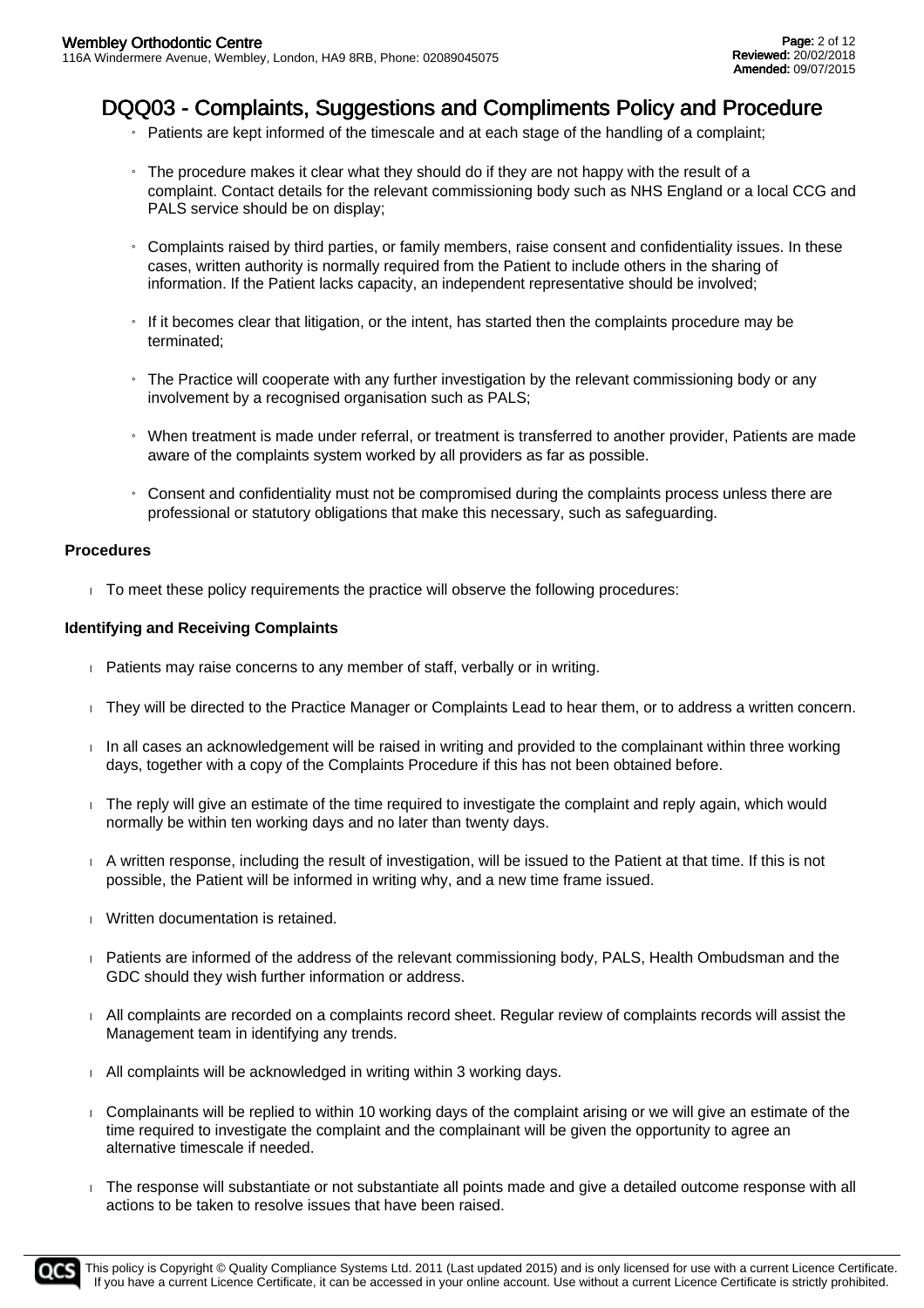### **Investigating the Complaint**

- $\Box$  Investigations and outcomes will be recorded on the complaints form, adding additional sheets as required.
- Complaints will be investigated in the first instance by Practice Manager and/or Complaints Lead, and referred up the chain of management as necessary to reach a satisfactory outcome for the complainant. The Registered Manager will become aware of the matters dealt with by other persons by way of the regular review of the file. The Registered Manager will take corrective action if it is felt during this review that complaints are not being appropriately referred up the line of management.
- The person investigating the complaint should gather the information or evidence necessary to fully understand the complainant's concerns. This may include reviewing additional records or speaking to any witnesses.

#### **Recording the Complaint**

- All employees are warned that written complaints recording rules must be complied with, and those records held where they are freely available to supervisors and managers. Any attempt to conceal a complaint may give rise to formal disciplinary action.
- $\Box$  The complainant will be requested to examine the written records of the complaint and sign to indicate agreement with the outcome.
- Records must be kept of all complaints, including those for which no actions were considered necessary after a full and fair investigation.
- In the event of a continued disagreement which cannot be resolved internally, the complainant will be advised to approach an appropriate external authority, such as the CQC, funding authorities such as Social Services or NHS, an independent advocacy service or the Local Government and Social Care Ombudsman.
- The completed complaints form will then be handed to the Registered Manager nominated Complaints Lead for permanent filing, in the complaints file.
- The Management Meeting will periodically (recommended every three months) review all complaints and significant event analysis carried out since the previous review, in order to identify trends and matters which may have appeared to be relatively minor at the time, but which indicate a deeper problem.
- The services action plan should be updated to include all actions to be taken to resolve any requirements or recommendations made following any investigation.
- $\Box$  The records are kept and provided to CQC at any time that they may ask for them.

#### **Complaints Analysis - Following a full and fair investigation**

- The Registered Manager and/or Complaints Lead will conduct a significant event analysis (SEA) for each complaint received.
- Findings from the SEA will be presented at a policy review meeting to make recommendations to improve services.
- A full report of the SEA findings along with recommendations to prevent recurrences will be presented to the Registered Provider and after full consideration of the recommendations agreed, relevant policy changes will be made and the team updated.
- Measures taken to improve services will be reviewed on an ongoing basis to ensure that improvements have been maintained.

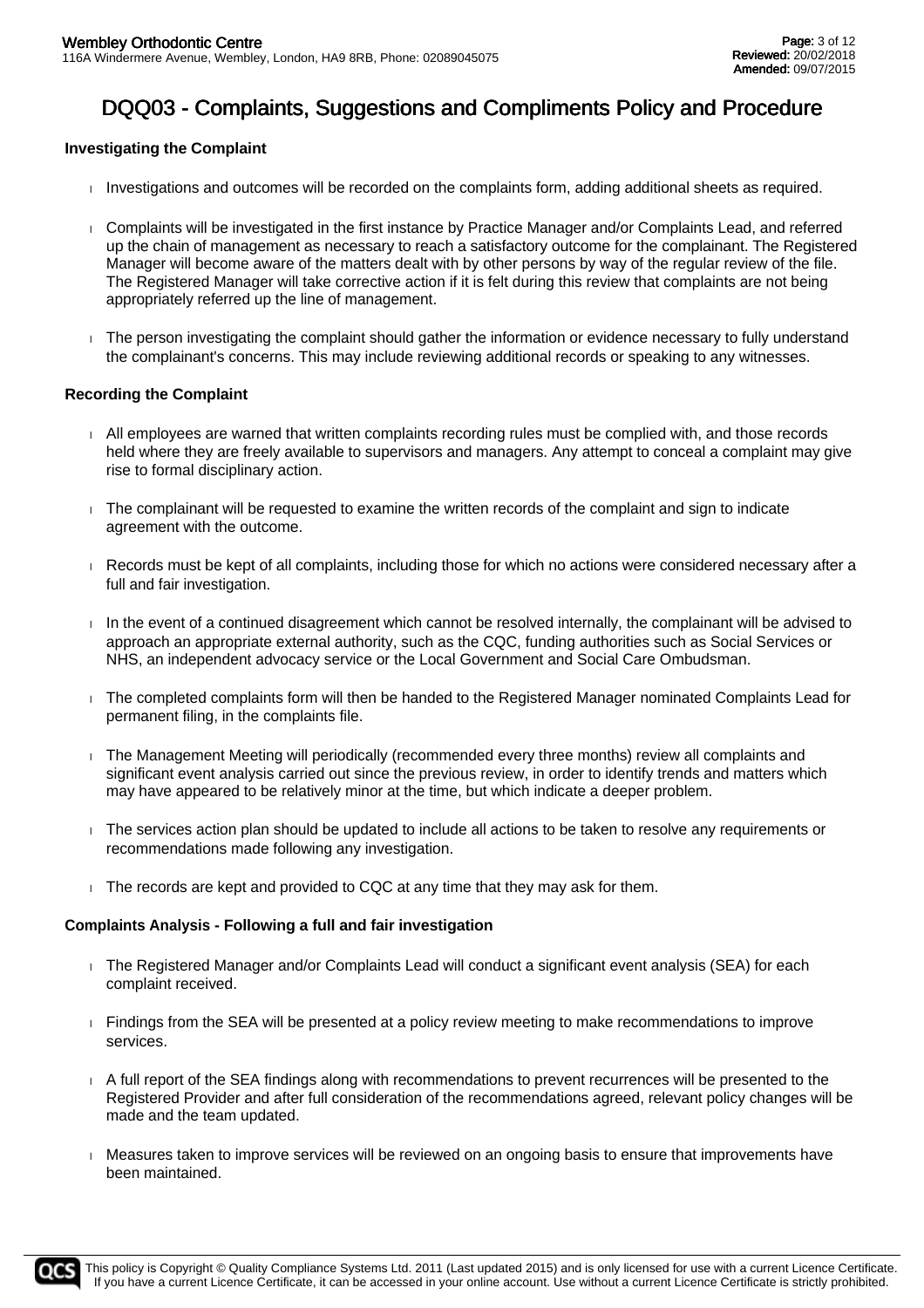### **Duty of Candour**

If the complaint is a notifiable incident, as per the Duty of Candour Policy and Procedure, we shall follow that procedure as indicated. The Duty of Candour Policy and Procedure is located in the Administration section of your QCS System.

### **Staff Training**

- This practice will ensure that every team member is familiar with the practice complaints procedure.
- We will provide initial training and regular updates to ensure staff can deal with patients concerns and complaints, and know how to apologise and offer practical solutions.

### **Key Contacts**

Care Quality Commission (CQC) National Correspondence Citygate, Gallowgate Newcastle upon Tyne NE1 4PA Tel: 03000 616161 Fax: 03000 616171

03000 61 61 61

Clinical Commissioning Group (for Patient funded by the Clinical Commissioning Group)

LATNHS EnglandSouthside105 Victoria StreetLondonSW1E 6QT

The Local Government Ombudsman PO Box 4771 Coventry CV4 0EH Tel: 0845 602 1983 or 024 7682 1960 Fax: 024 7682 0001 advice@lgo.org.uk

Independent Advocacy Services Brent Advocacy ConcernsWillesden Centre For Health and CareRobson AvenueLondonNW10 3SG020 8459 1493

Coram VoiceGregory HouseCoram Campus49 Mecklenburgh SquareLondonWC1N 2QA020 7833 5792

Kingston Advocacy Group50 Canbury Park RdKingston upon ThamesKT2 6LX020 8549 1028

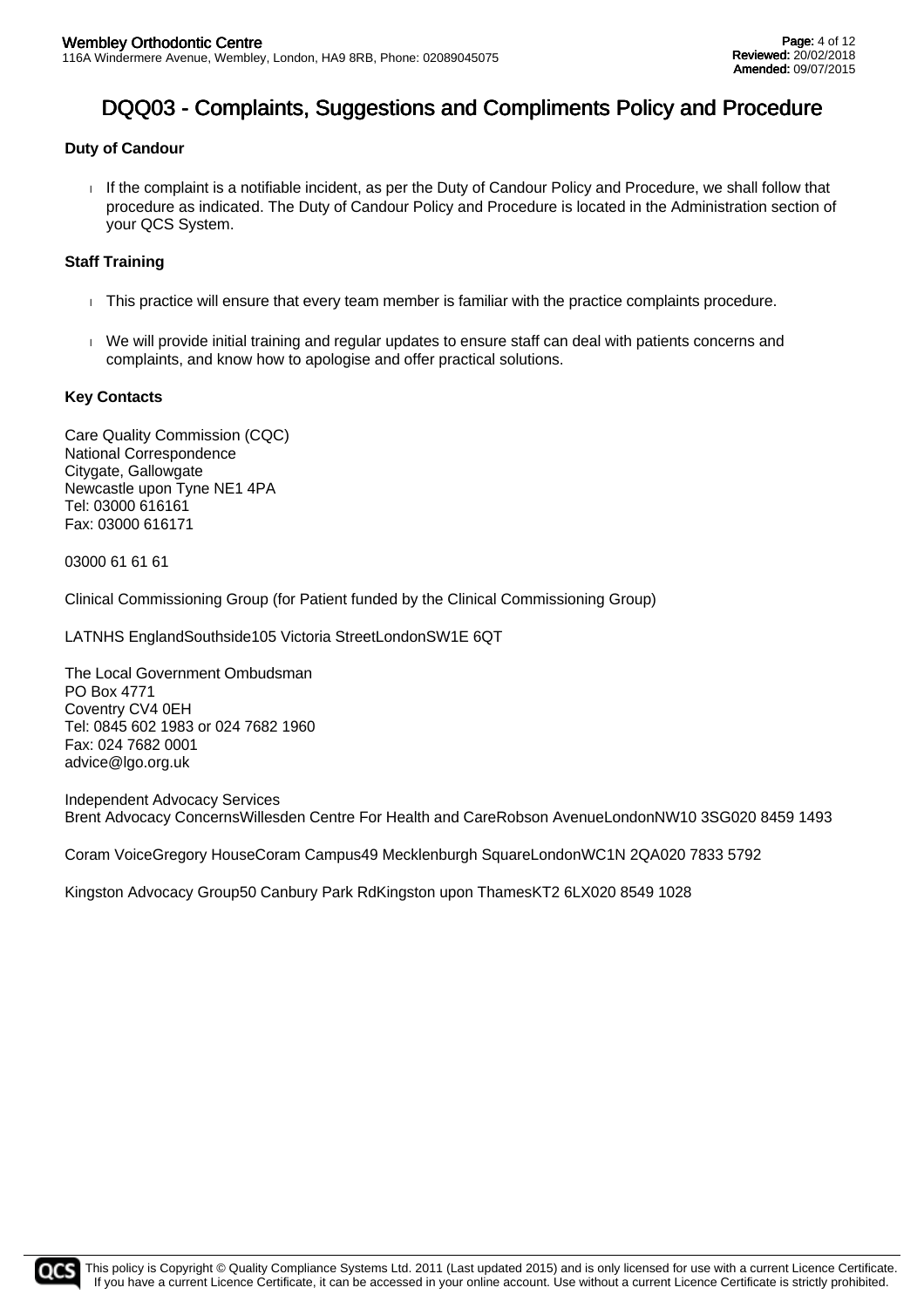**Note: this form will be used to record expressions of minor concerns which may be dealt with on the spot as well as obvious "complaints" which may require formal investigation.**

The original of this form will be:

- Held in a clearly labelled "Complaints in Progress" file in the Registered Manager's office while the complaint is being investigated.
- Transferred to a central complaints file as soon as the matter is closed

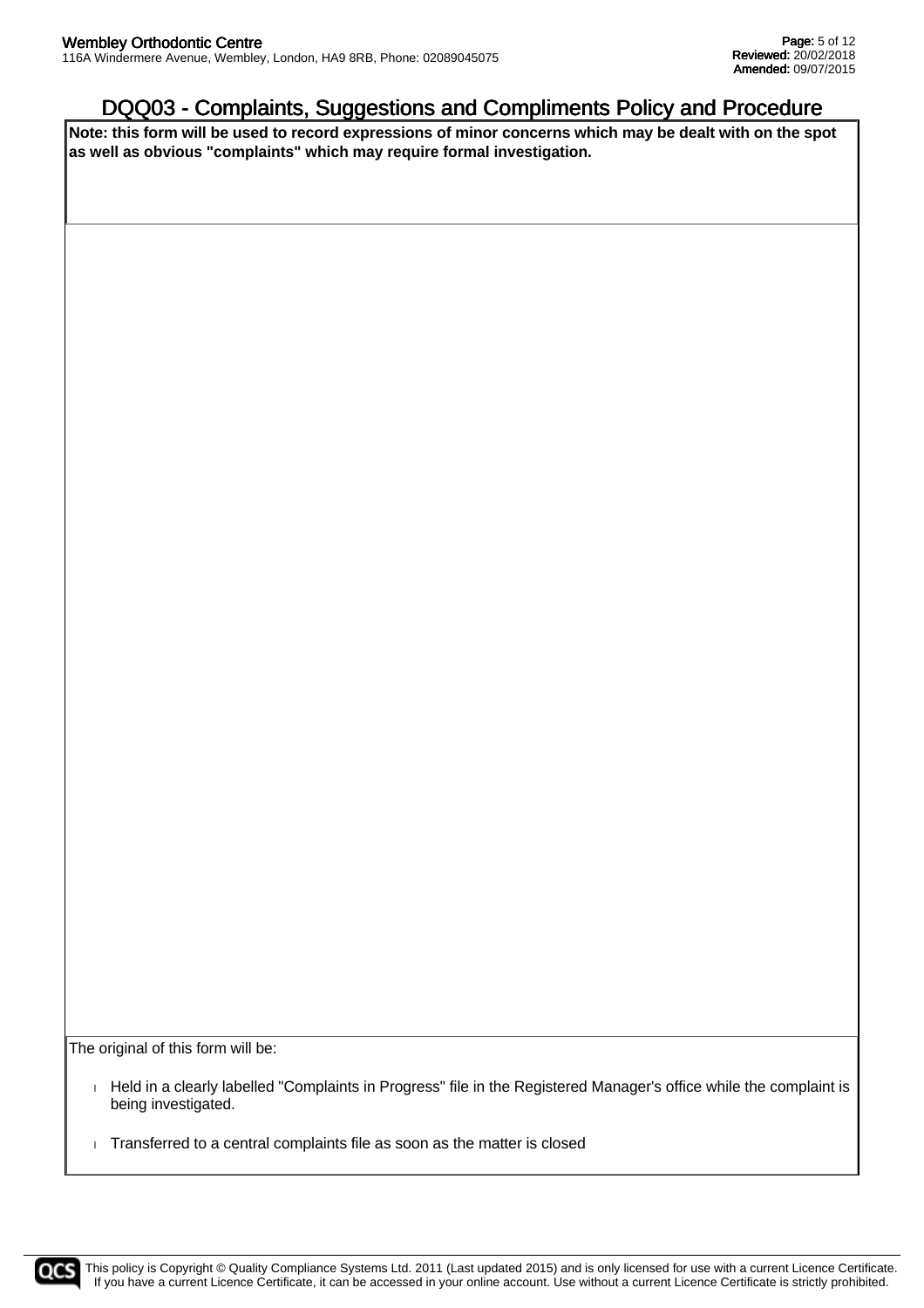| Re. Person making the complaint                                                                                                                                       |  |  |  |  |
|-----------------------------------------------------------------------------------------------------------------------------------------------------------------------|--|--|--|--|
| Name:                                                                                                                                                                 |  |  |  |  |
| Address:                                                                                                                                                              |  |  |  |  |
| <b>Telephone Number:</b>                                                                                                                                              |  |  |  |  |
| Name and contact details of the [Service_user_text]<br>to which the complaint refers:                                                                                 |  |  |  |  |
| Details of complaint, concern or compliment (include<br>dates, times and witnesses where possible):                                                                   |  |  |  |  |
| Names of any employees specifically complained of<br>or complimented:                                                                                                 |  |  |  |  |
| Name of person originally complained to (if not the<br>person completing this form):                                                                                  |  |  |  |  |
| Name of the person to whom the complaint was<br>referred on to for investigation (state "as above" if<br>the person who receives the complaint also<br>investigates): |  |  |  |  |
| Investigations carried out (attach additional pages if<br>required):                                                                                                  |  |  |  |  |
| Action taken or recommended by investigator:                                                                                                                          |  |  |  |  |

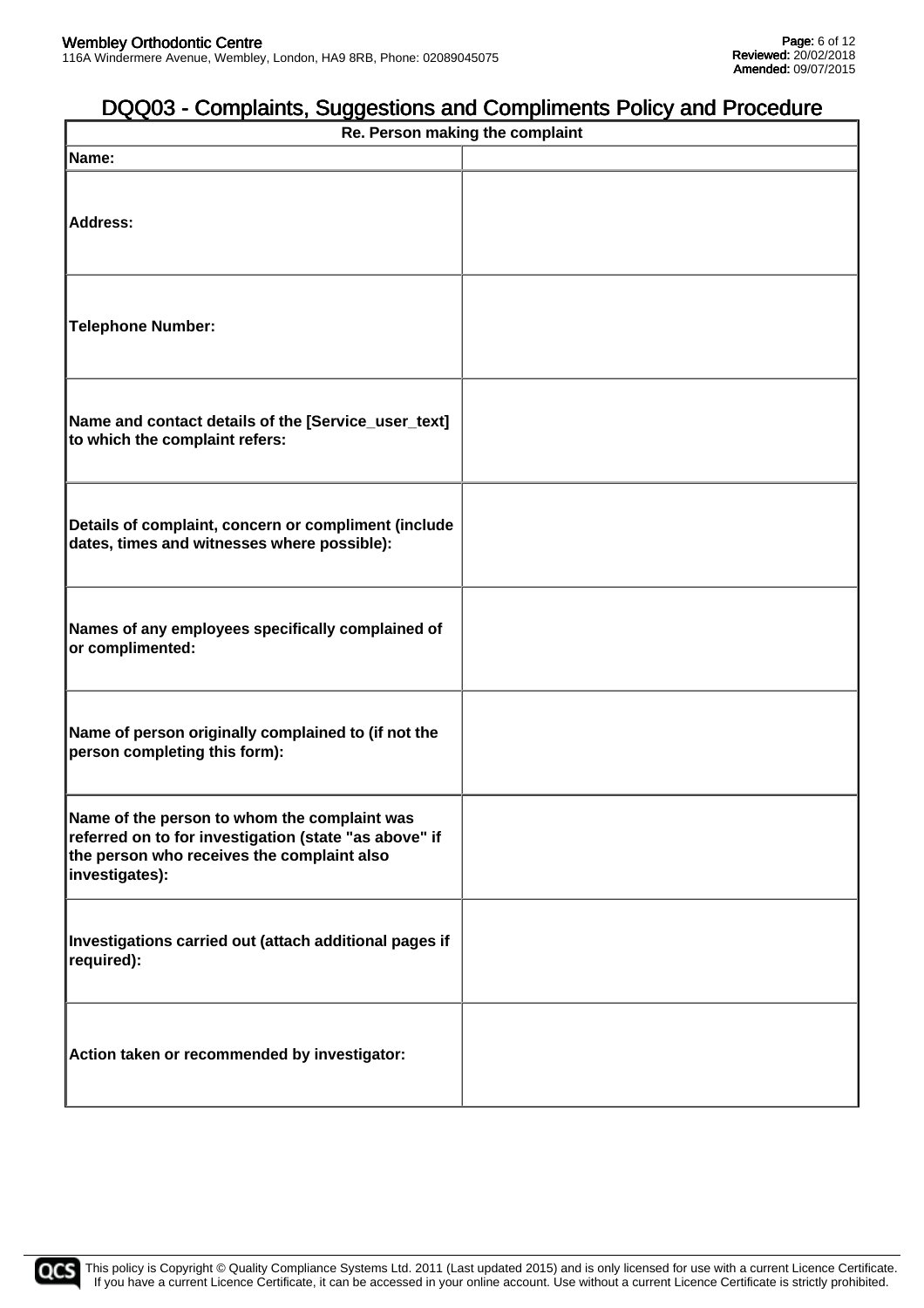| Re. Person making the complaint (Continued)                                                                          |  |  |  |
|----------------------------------------------------------------------------------------------------------------------|--|--|--|
| Did this action satisfy the complainant? If not, state why,<br>and who the complaint was referred on to next:        |  |  |  |
| Action taken by person to whom the complaint was<br>referred on to:                                                  |  |  |  |
| Did this action satisfy the complainant?                                                                             |  |  |  |
| Name of organisation to which the complaint was<br>referred in the event of a failure to satisfy the<br>complainant? |  |  |  |
| Signed by complainant to signify satisfaction:                                                                       |  |  |  |
| Date:                                                                                                                |  |  |  |

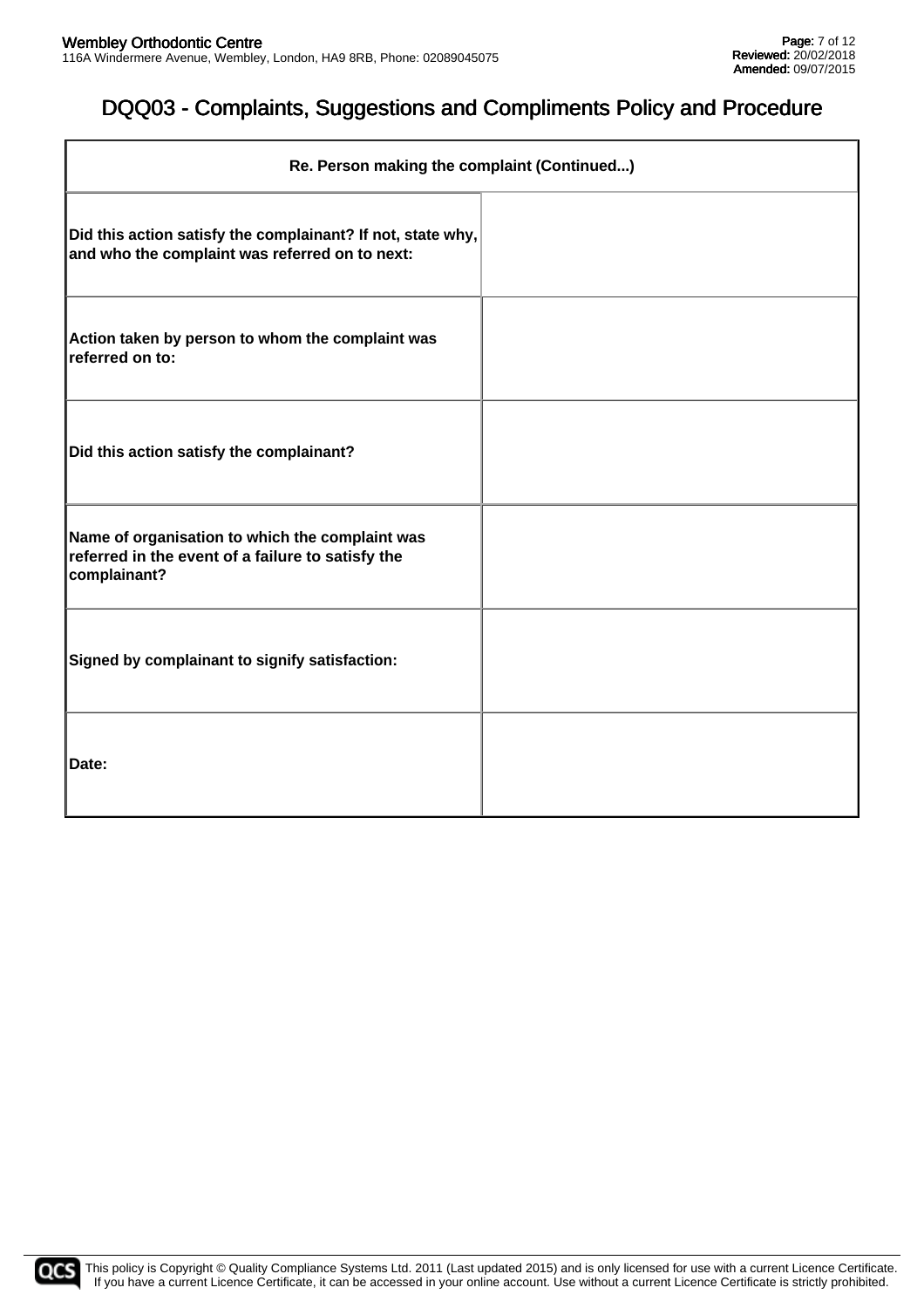### **Complaints Register** DQQ03 - Complaints, Suggestions and Compliments Policy and Procedure

| <b>Date</b> | <b>Complainant</b> | <b>Summary of complaint</b>                                                              | <b>Action taken</b> |
|-------------|--------------------|------------------------------------------------------------------------------------------|---------------------|
|             |                    |                                                                                          |                     |
|             |                    |                                                                                          |                     |
|             |                    |                                                                                          |                     |
|             |                    |                                                                                          |                     |
|             |                    |                                                                                          |                     |
|             |                    |                                                                                          |                     |
|             |                    |                                                                                          |                     |
|             |                    |                                                                                          |                     |
|             |                    |                                                                                          |                     |
|             |                    |                                                                                          |                     |
|             |                    |                                                                                          |                     |
|             |                    |                                                                                          |                     |
|             |                    |                                                                                          |                     |
|             |                    |                                                                                          |                     |
|             |                    |                                                                                          |                     |
|             |                    |                                                                                          |                     |
|             |                    |                                                                                          |                     |
|             |                    |                                                                                          |                     |
|             |                    |                                                                                          |                     |
|             |                    |                                                                                          |                     |
|             |                    |                                                                                          |                     |
|             |                    |                                                                                          |                     |
|             |                    |                                                                                          |                     |
|             |                    |                                                                                          |                     |
|             |                    |                                                                                          |                     |
|             |                    |                                                                                          |                     |
|             |                    |                                                                                          |                     |
|             |                    |                                                                                          |                     |
|             |                    |                                                                                          |                     |
|             |                    |                                                                                          |                     |
|             |                    |                                                                                          |                     |
|             |                    |                                                                                          |                     |
|             |                    |                                                                                          |                     |
|             |                    |                                                                                          |                     |
|             |                    |                                                                                          |                     |
|             |                    |                                                                                          |                     |
|             |                    |                                                                                          |                     |
|             |                    |                                                                                          |                     |
|             |                    | This register must be referred to each meeting the regular management meeting for review |                     |

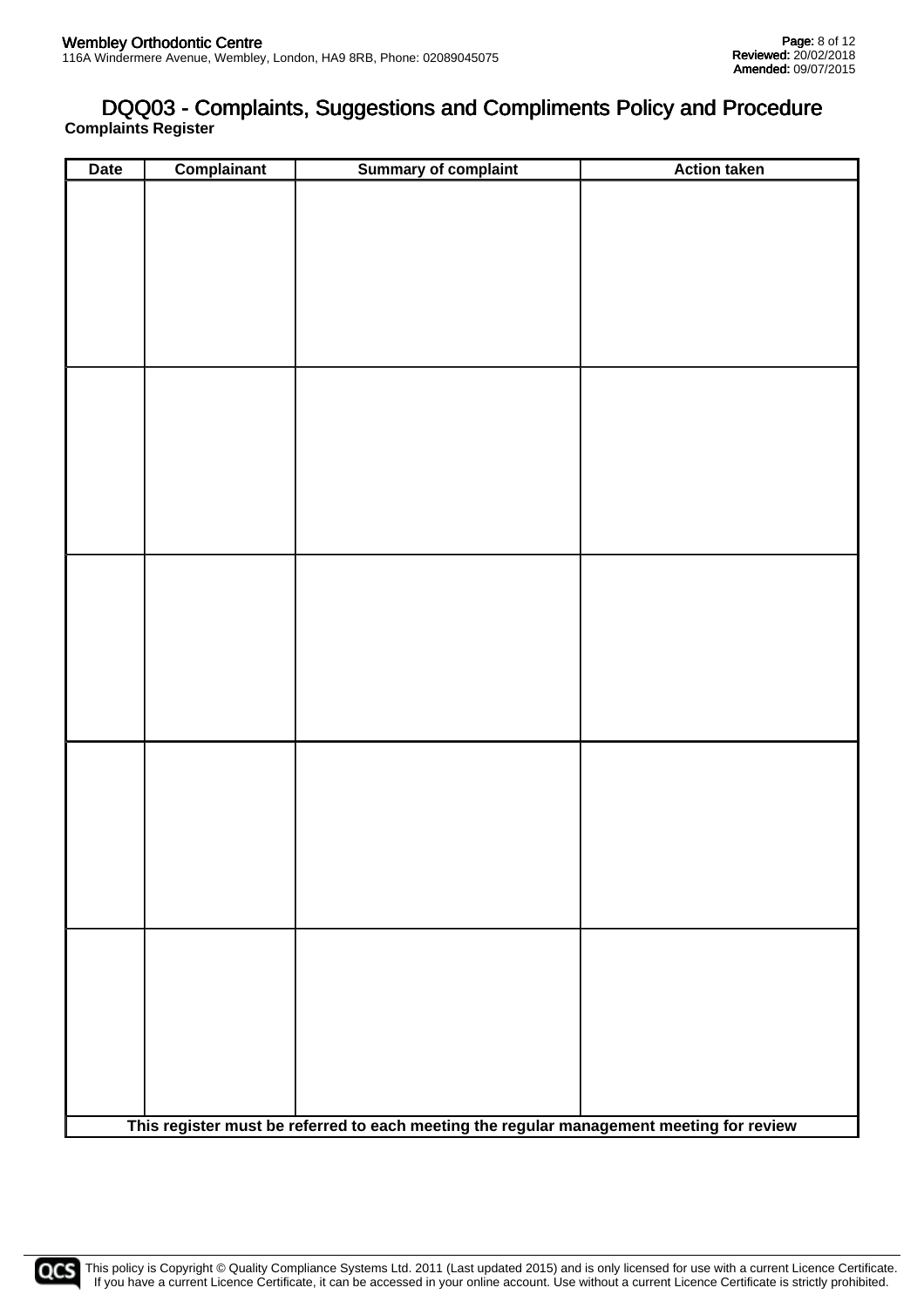### **Complaint acknowledgement letter template**

[insert date]

[insert name]

[insert address]

Our ref: [insert reference]

Your ref: [insert reference]

Our contact details (email and phone): [insert]

Dear [insert title and name]

### **Heading, e.g. Complaint about.....**

Thank you for bringing to our attention your concerns in [your letter/your email/our conversation] of [date].

I am sorry that you are not happy with the service provided by Wembley Orthodontic Centre.

As I understand it, you are concerned that [insert your understanding of the issues of concern, using a bulleted or numbered list if there is more than one point]. Please contact me straight away if I have misunderstood your concerns.

I would be happy to meet you to discuss the issues you have raised and our investigation procedures, if that would be helpful. [Suggest a date and/or provide contact details].

I am looking into the points you have made as a matter of urgency and shall be in touch with your with a full response by [insert anticipated response time – usually not longer than 10 working days].

Please do contact me again in the meantime if I can be of further assistance. My email and phone number are provided above.

Yours Sincerely

Name

Job Title

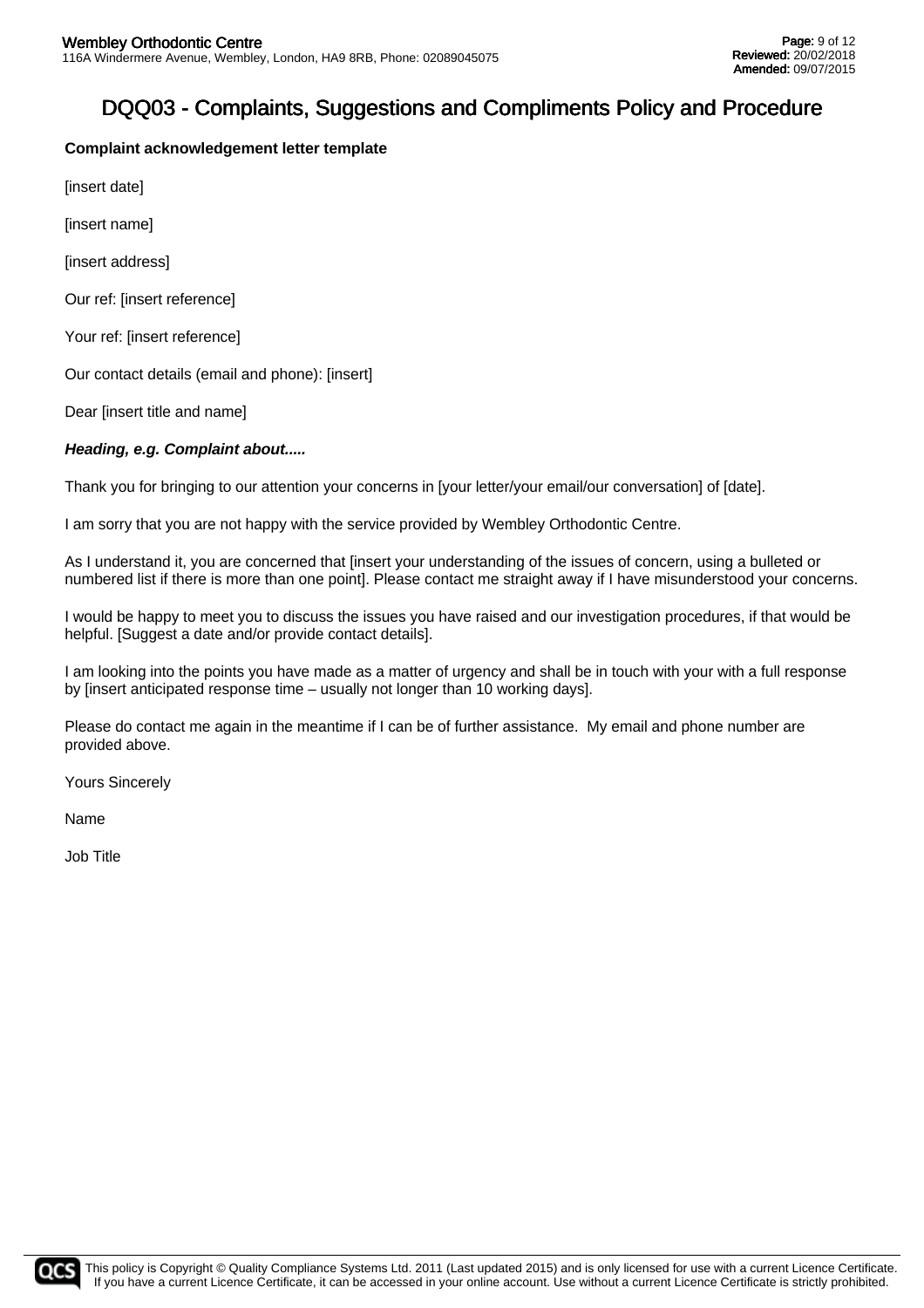### **Complaint final response letter template**

[insert date]

[insert name]

[insert address]

Our ref: [insert reference]

Your ref: [insert reference]

Our contact details (email and phone): [insert]

Dear [insert title and name]

### **Heading, e.g. Complaint about.....**

My investigation into the concerns you raised on linsert datel is now complete.

I will address each of the points as outlined in my earlier acknowledgement letter to you.

[Repeat each individual point of complaint, and follow each one with what you found in the investigation. Put this as a numbered list if there is more than one issue.]

- 1. Point one, I have found that...
- 2. Point two, I have found that...

#### **Outcome**

As a result of your complaint we have taken the following action (if not already mentioned above).

- 1. [action one]
- 2. [action two]
- 3. [action three]

I would like to thank you for bringing these matters to our attention. We welcome comments from people who use our services and aim to use these to improve our services.

If you are not fully satisfied with the way we have handled your complaint you have the right to take your complaint to the Dental Complaints Service:

Dental Complaints Service Stephenson House 2 Cherry Orchard Road Croydon CR0 6BA

Yours sincerely

Name

Job Title

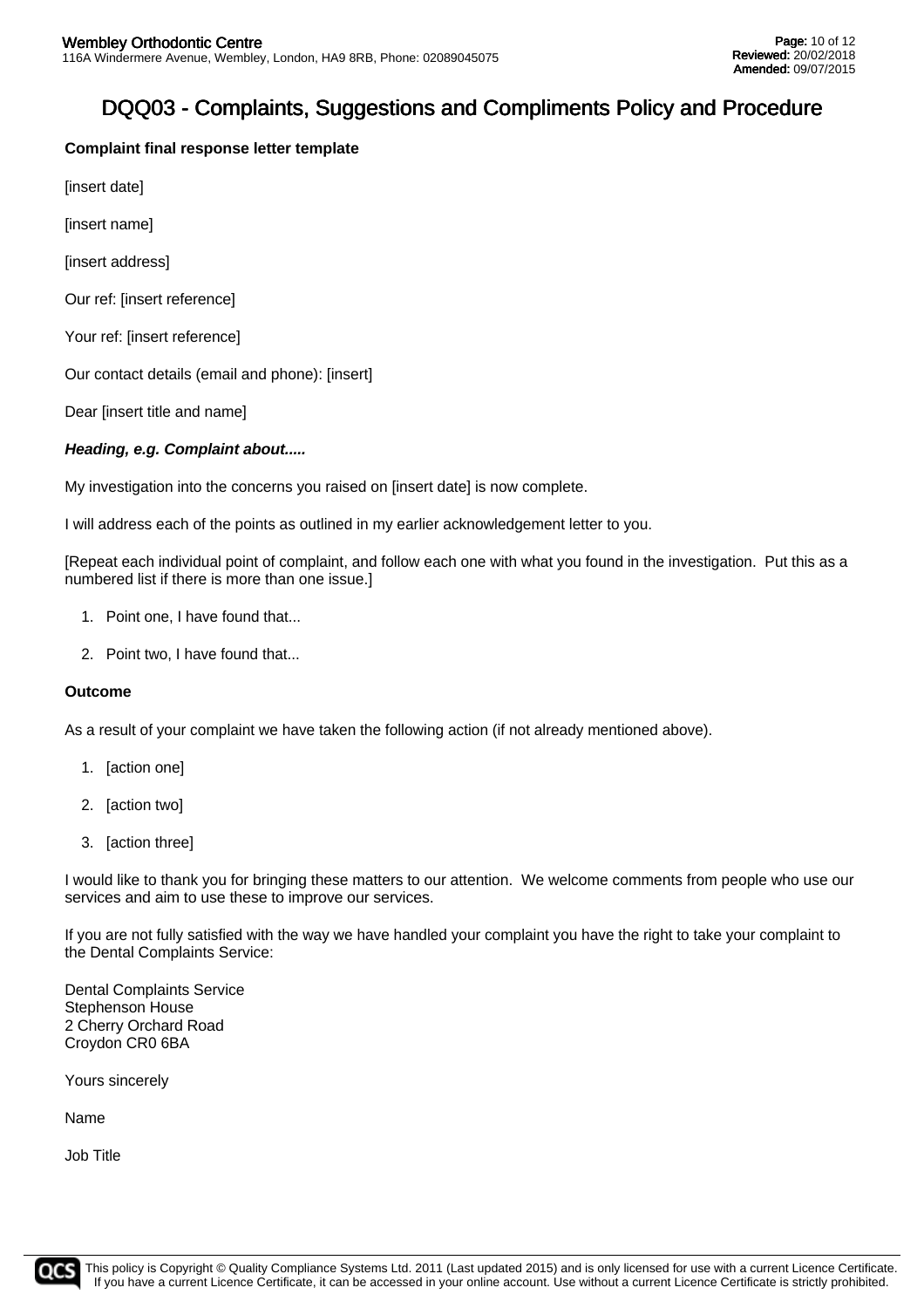### **Key Lines of Enquiry Table**

| <b>Key Line of Enquiry (KLOE)</b>                                                                                                                                            |  |
|------------------------------------------------------------------------------------------------------------------------------------------------------------------------------|--|
| HC2 - How does the service support people to express their views and be actively involved in<br>making decisions about their care, treatment and support as far as possible? |  |
| HE2 - How are people's care and treatment outcomes monitored and how do they compare<br>with other similar services?                                                         |  |
| HR1 - How do people receive personalised care that is responsive to their needs?                                                                                             |  |
| HR4 - How are people's concerns and complaints listened and responded to and used to<br>improve the quality of care?                                                         |  |
| HW2 - Is there a clear vision and credible strategy to deliver high-quality sustainable care to<br>people, and robust plans to deliver?                                      |  |
| HW3 - Is there a culture of high-quality, sustainable care?                                                                                                                  |  |
| HW5 - Are there clear and effective processes for managing risks, issues and performance?                                                                                    |  |
| HW6 - Is appropriate and accurate information being effectively processed, challenged and<br>acted on?                                                                       |  |
| HW7 - the people who use services, the public, staff and external partners engaged and<br>involved to support high-quality sustainable services?                             |  |
| HW8 - Are there robust systems and processes for learning, continuous improvement and<br>innovation?                                                                         |  |

**Note: All QCS Policies are reviewed annually, more frequently, or as necessary.**